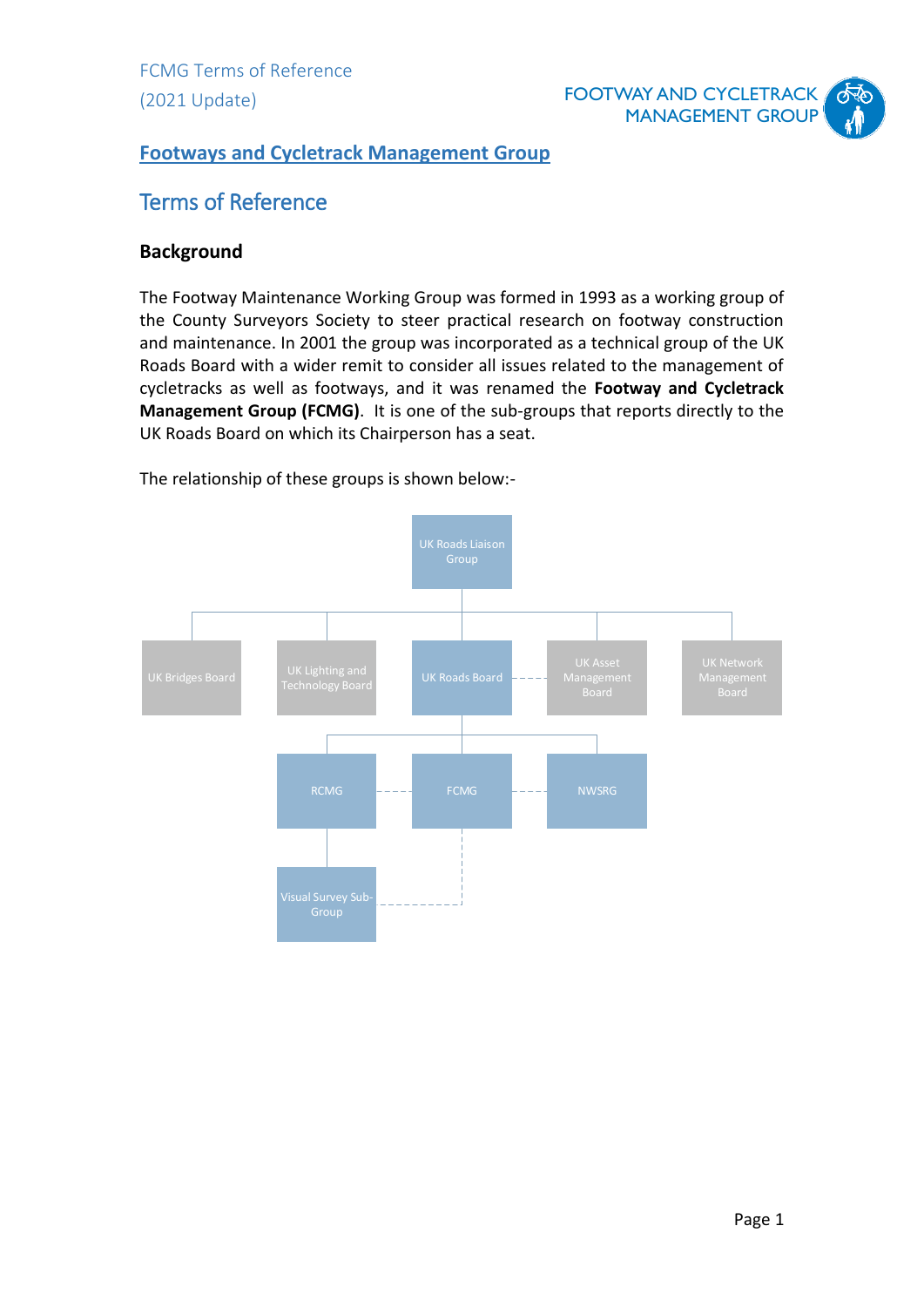

The group is made up of representatives from Local and Regional Highway Authorities, National Governments, other interested Groups (such as Sustrans) and Consultants, all experts in the field of Footway and/or Cycletrack Management or representing groups who promote increased levels of walking or cycling.

### **Aims and Objectives**

- To champion the role of good maintenance and asset management practices in realising the benefits associated with increased levels walking and cycling
- To promote good practice relating to pedestrian and cyclist use of the highway network and collaborate in the work of other groups to offer specialist advice relating to these users' needs and aspirations
- To provide useful guidance to allow better, systematic data-driven, risk-based asset management practices for pedestrian and cyclist use of the highway network
- To support the application of a risk-based approach to asset management for footway and cycle infrastructure, taking into account the needs of pedestrians, cyclists and other users
- Monitor information needs for asset management of pedestrian and cycle infrastructure, evaluating and advising on surveys and other data sources to meet those needs
- Provide the governance and develop the future strategic direction of the group
- Ensure that the work of the Group is properly communicated and coordinated with other interested parties and encourage an open sharing community thus spreading good practice
- Produce outputs that are suitable for application to the wider range of users and types of network that exist across the UK
- To identify, evaluate and promote innovative approaches to the management of walking and cycling infrastructure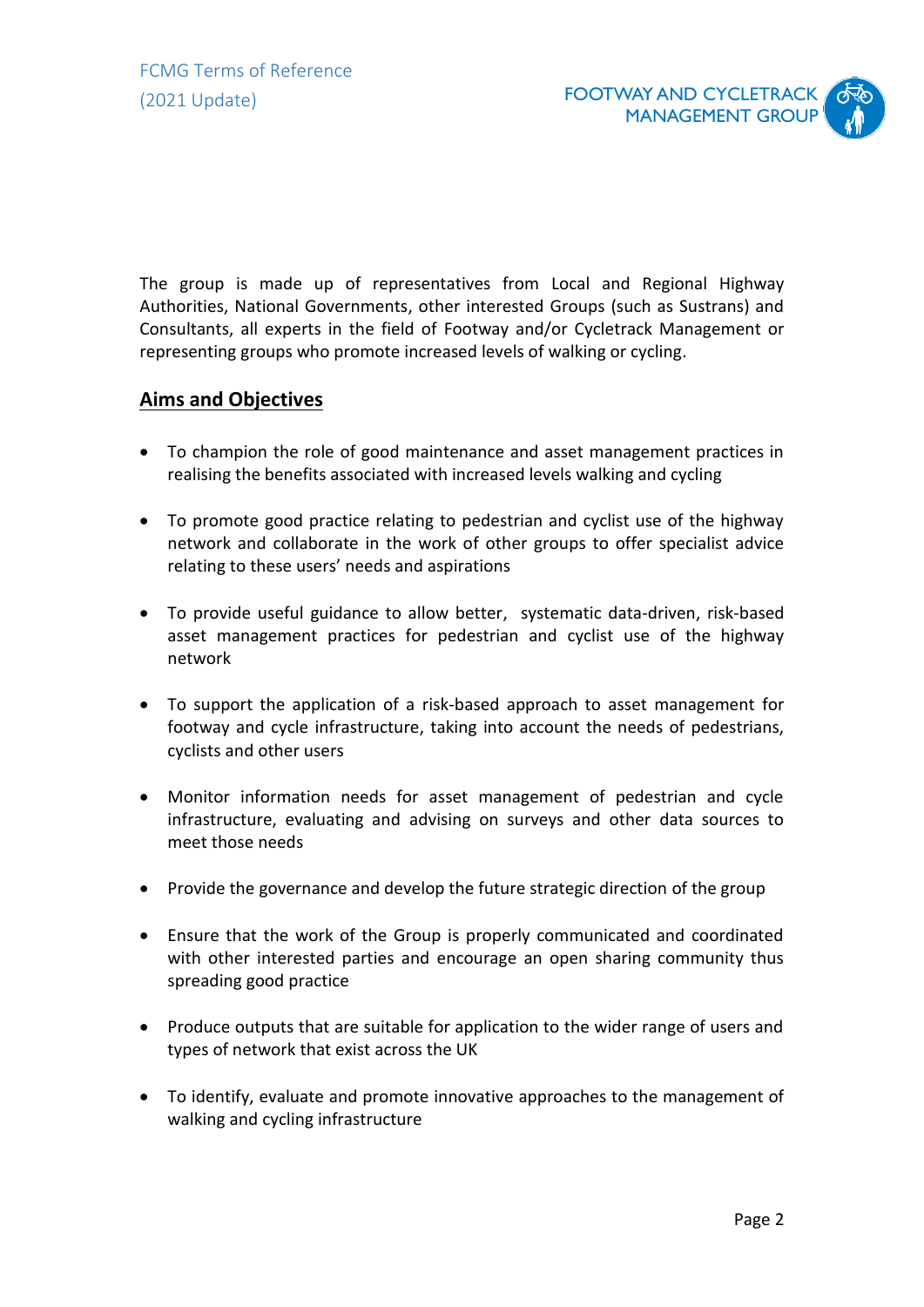## FCMG Terms of Reference (2021 Update)



 To identify, evaluate and promote sustainable methods of working in the management of walking and cycling infrastructure that contribute to carbon reduction

### **Overall Functions**

- Identify, develop and disseminate best practice in the field of footway and cycletrack design, construction, maintenance and management, including asset and risk management.
- Develop and periodically update and prioritise the FCMG Business Plan, which includes a programme of potential research and development tasks. To explore opportunities for delivery of those tasks through funded research or collaborative work by members of the group
- Drive and steer research into footway and cycletrack related matters
- Drive and steer ongoing development of footway and cycleway condition and serviceability assessment and surveys, , in conjunction with the Road Condition Management Group
- Periodically review and update or replace the guidance produced by the group
- Engage in collaborative work with other UKRB sub-groups and other groups such as the DfT Cycling and Walking Infrastructure Group to offer specialist advice on maintenance and asset management of footways and cycleways.
- Seek stakeholders views, with the aim of ensuring that asset management of footway and cycle infrastructure reflects the needs and aspirations of pedestrians, cyclists and other stakeholders
- Provide and review content for the FCMG area of the UKRLG website (https://ukrlg.ciht.org.uk/ukrlg-home/ukrlg-boards-governance/footwayscycletrack-management-group-fcmg/)

#### **Membership**

The Management group is compiled from Local and Regional Highway Authorities, National Governments, Highways England, Consultants and representatives of Stakeholder Groups.

All members of the Group will have voting rights and will declare any vested interests on particular matters and will abstain from any votes where they have a vested interest.

It specifically comprises of:-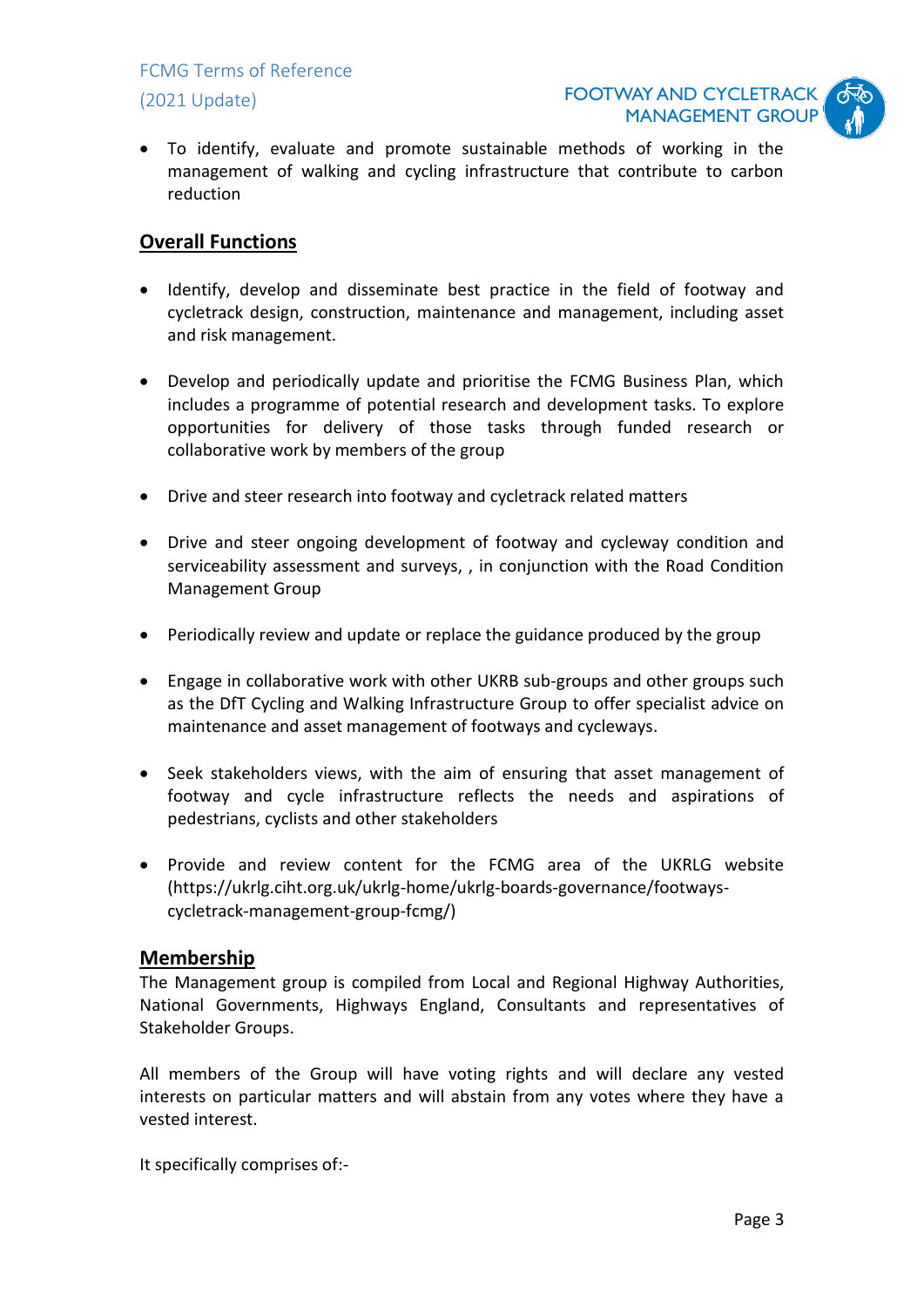

| <b>Management Group Composition</b>                                                                                                                                 |                                                      |                                                                                                                                                                                                                                          |
|---------------------------------------------------------------------------------------------------------------------------------------------------------------------|------------------------------------------------------|------------------------------------------------------------------------------------------------------------------------------------------------------------------------------------------------------------------------------------------|
| Organisation                                                                                                                                                        | <b>Minimum</b><br><b>Number of</b><br><b>Members</b> | <b>Comment</b>                                                                                                                                                                                                                           |
| <b>National</b><br>Government<br>Representatives<br>(Transport for<br>Wales, Transport<br>Scotland, DfT,<br>Northern Ireland<br><b>Dfl Active Travel</b><br>Branch) | 4                                                    |                                                                                                                                                                                                                                          |
| Local Highway<br>Authorities and<br><b>Regional Transport</b><br>bodies from<br>throughout the<br>United Kingdom                                                    | 8                                                    | Representing a range of different types<br>of authority. County Councils, Unitary<br>Authorities, Metropolitan and London<br>Boroughs should be represented                                                                              |
| Regional and<br><b>National Transport</b><br>bodies.                                                                                                                | $\overline{2}$                                       | Including Highways England and<br>Transport for London.                                                                                                                                                                                  |
| Research, Support<br>and Consultancy                                                                                                                                | None                                                 | By invitation and agreement of the<br>group where specialist support is<br>required. Consultant members do not<br>have voting rights, and may be asked to<br>not participate in agenda items where<br>there may be commercial conflicts. |
| Other Interest<br>Groups                                                                                                                                            | None                                                 | For example, Sustrans and Living<br>streets are currently represented.                                                                                                                                                                   |

#### **Notes:**

- Other specialists and user representatives are invited on an ad-hoc basis as required.
- Industry/user groups are consulted on specific tasks as required.
- In addition to the standing members above, other representatives can participate as corresponding members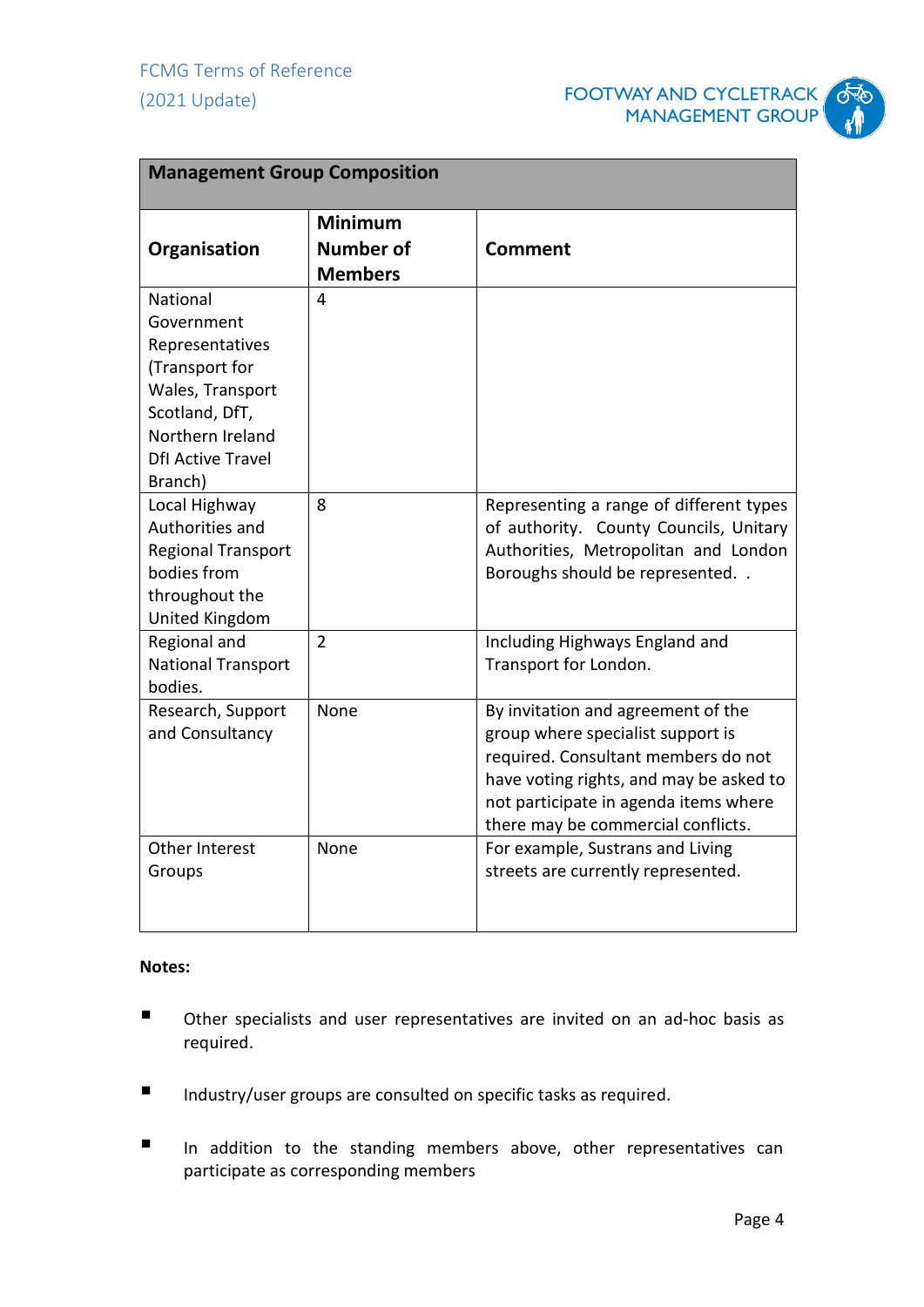

- The group liaises closely with other groups in the UKRLG/Roads Board structure on matters of shared interest
- Requests to join the FCMG will be decided by the group at the next available meeting
- A list of members will be published on the FCMG pages of the UKRLG area of the CIHT website

#### **Position of Chairperson**

Members of the Group shall appoint a Chairperson. This person will be an existing member of the Group and be a Local Government employee. The position means that they will also represent the Group at the UK Roads Board. The usual term of office for the Chairperson of the Group will be 3 years and can be renewed by the agreement of the group.

#### **Meetings**

From 2021, meetings will take place on-line using MS Teams or similar. 2 meetings per year will be full agenda meetings of 2 hours duration. Between those meeting shorter meetings of around 1 hour will focus on particular topics, typically 6 meetings per year. Meetings can be called by the Chairperson if or when items require a group decision. Members of the group may be asked to prepare information for these meetings to facilitate an informed discussion.

In addition "task-and-finish" sub-groups may be convened on an ad-hoc basis to progress specific tasks.

Action notes will be produced and circulated to the group following meetings and published on the FCMG pages of the UKRLG area of the CIHT web site.

#### **Communications**

The group will provide information for the FCMG pages of the UKRLG area of the CIHT web site on a regular basis, including publication of these Terms of Reference and the outputs of the research tasks carried out by the group,

[\(https://ukrlg.ciht.org.uk/ukrlg-home/ukrlg-boards-governance/footways-cycletrack](https://ukrlg.ciht.org.uk/ukrlg-home/ukrlg-boards-governance/footways-cycletrack-management-group-fcmg/)[management-group-fcmg/\)](https://ukrlg.ciht.org.uk/ukrlg-home/ukrlg-boards-governance/footways-cycletrack-management-group-fcmg/)

The group will publicise the work of the group through a range of channels including:

• LinkedIn